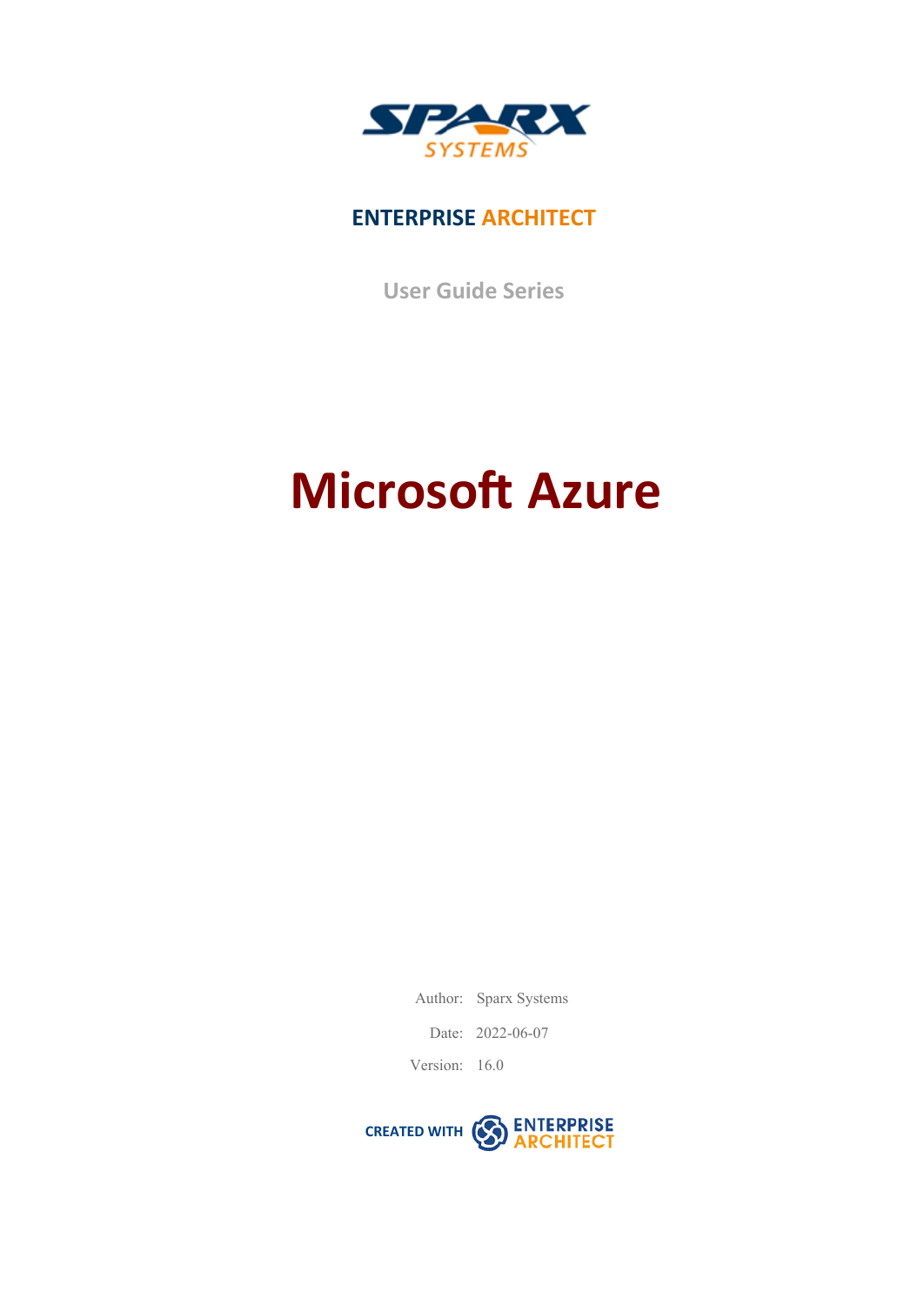### **Table of Contents**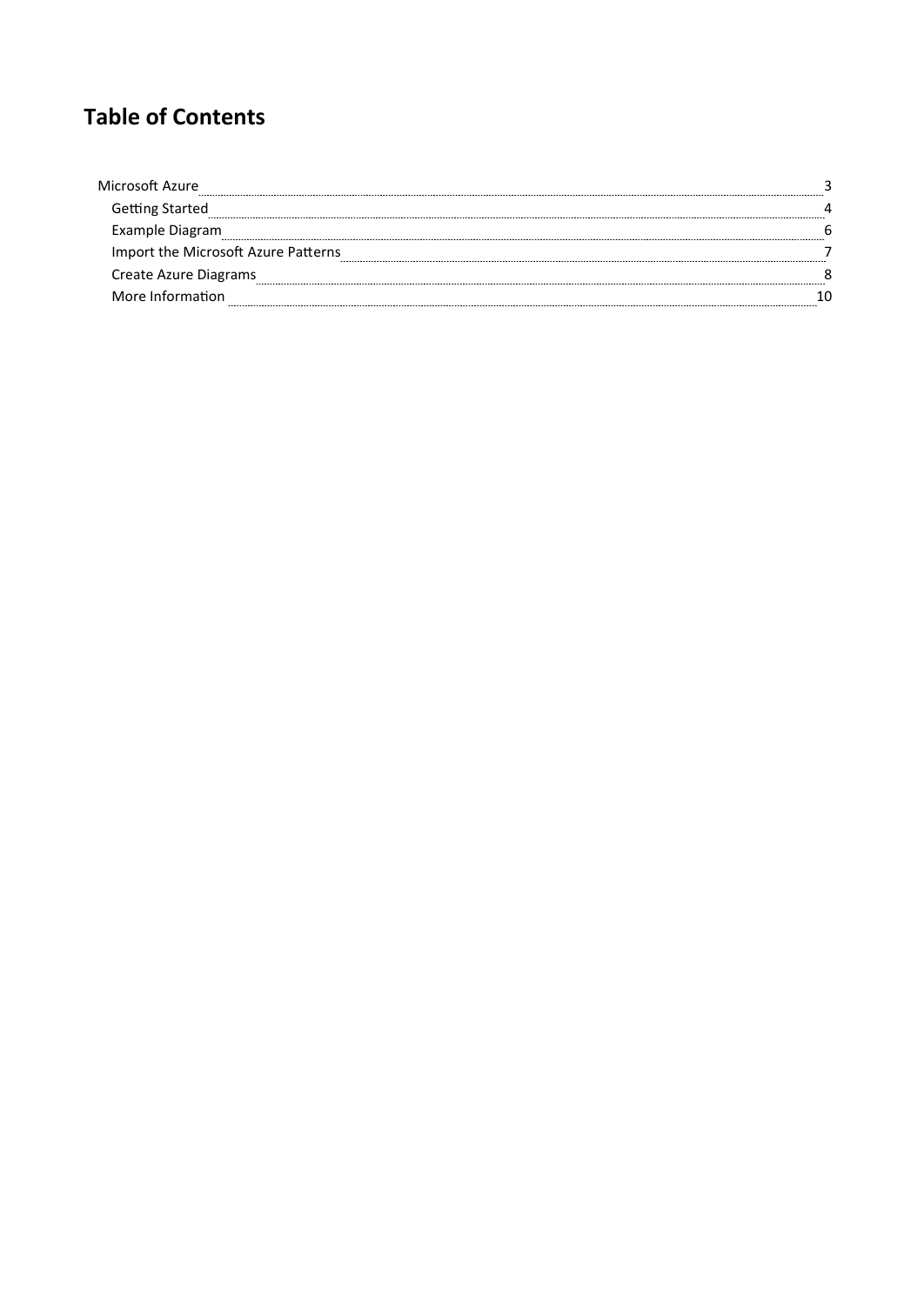### **Microsoft Azure**



#### **Create Microsoft Azure Diagrams that Specify and Document Azure Virtual Infrastructure**

Microsoft Azure (or simply Azure) is one of the market leaders in public Cloud computing platforms and provides services to define IaaS (Infrastructure-as-a-Service), PaaS (Platform-as-a-Service) and SaaS (Software asa Service) Cloud environments. Azure entered the market in 2010 and has steadily grown in importance as a corporate Cloud solution. The platform is used for building, testing, deploying, and managing applications and services through Microsoft-managed data centers and supports many programming languages, tools, and frameworks, including both Microsoft-specific and third-party software and systems.

Enterprise Architect provides modeling constructs that allow you to create expressive Azure diagrams that specify new Cloud infrastructure and platforms ordocument existing ones. You can also model other Cloud Infrastructure and platform providers such as Amazon Web Services (AWS) and Google Cloud Platform (GPC).

The Microsoft Azure UML profile provides a new image library of graphics (icons and images) required to model Microsoft Azure deployments. The icons and images are provided by a Model Wizard framework pattern, which must be imported into your model before you can start creating diagrams that describe Microsoft Azure deployments. The Azure pattern contains over 350 Image Assets that can be dragged-and-dropped onto diagrams.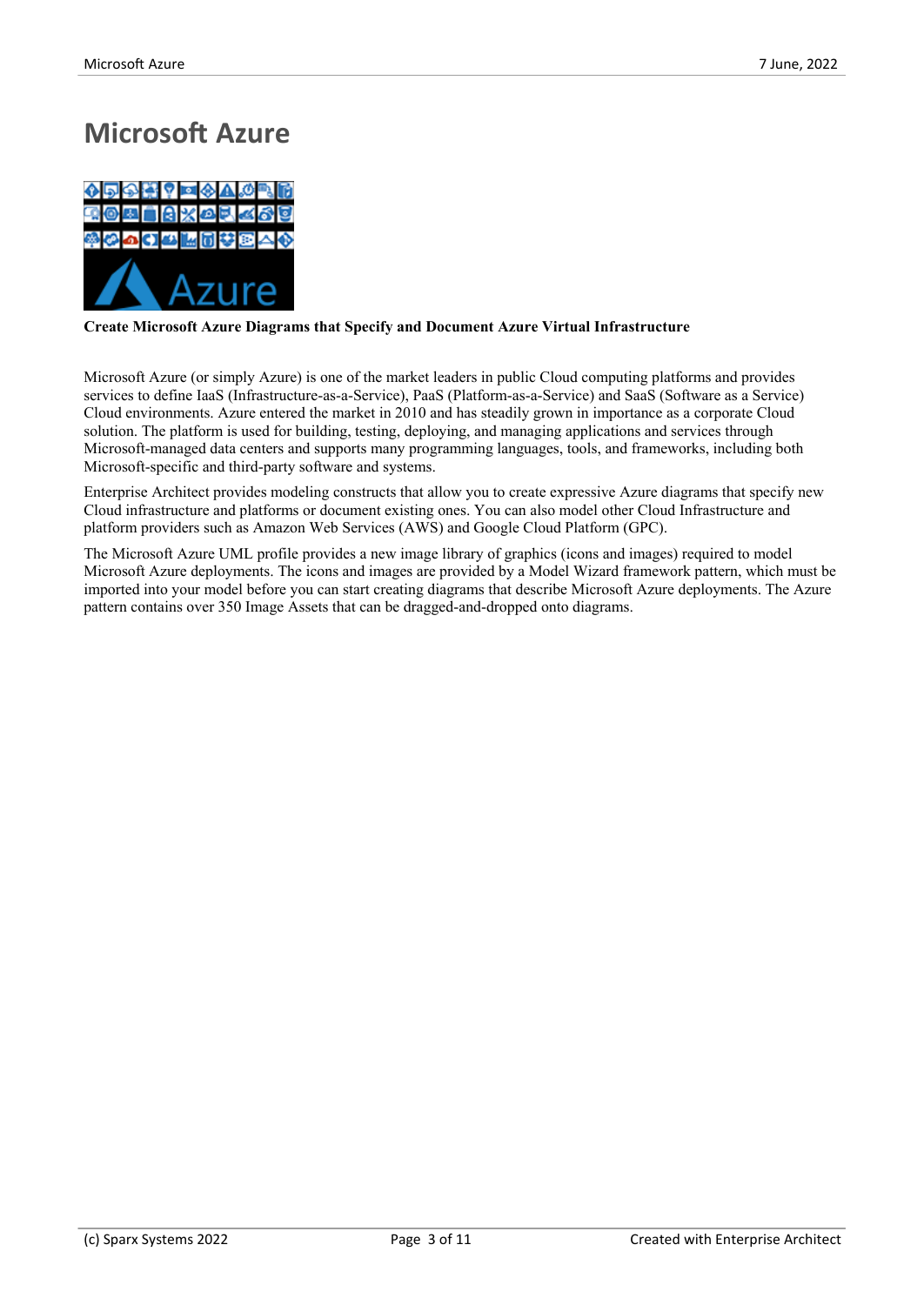### **Getting Started**

Creating Microsoft Azure diagrams is straight forward and all the AWS service constructs are available from the toolbox or from the Browser in the MS Azure packages. This allows you to create expressive diagrams containing elements items such as Virtual Machines, Ms SQL databases, Cycle Cloud for big compute clusters, DevOps for code collaboration, Blob Storage and Managed Disks for data storage, Load Balancers and Traffic Managers for networking.



Diagram showing an mobile application using a Smart Phone< traffic Manager and PostgreSQL Database

In this topic you will learn how to work with the features that support MS Azure diagramming, outlined in these sections.

#### **Selecting the Perspective**

Enterprise Architect partitions the tool's extensive features into Perspectives, which ensures that you can focus on a specific task and work with the tools you need without the distraction of other features. To work with the Microsoft Azure features you first need to select this Perspective:

 $\bullet$ <perspective name> > Analysis > Microsoft Azure

Setting the Perspective ensures that the Microsoft Azure diagrams, their tool boxes and other features of the Perspective will be available by default.

#### **Example Diagram**

An example diagram provides a visual introduction to the topic and allows you to see some of the important elements and connectors used when specifying or describing AWS cloud infrastructure.

#### **Import the Microsoft Azure Patterns**

Before you can start creating Microsoft Azure diagrams to specify or document your cloud services you will need first to import the graphics from a pattern. This will inject all the Azure icons as components into the selected location in the Browser window.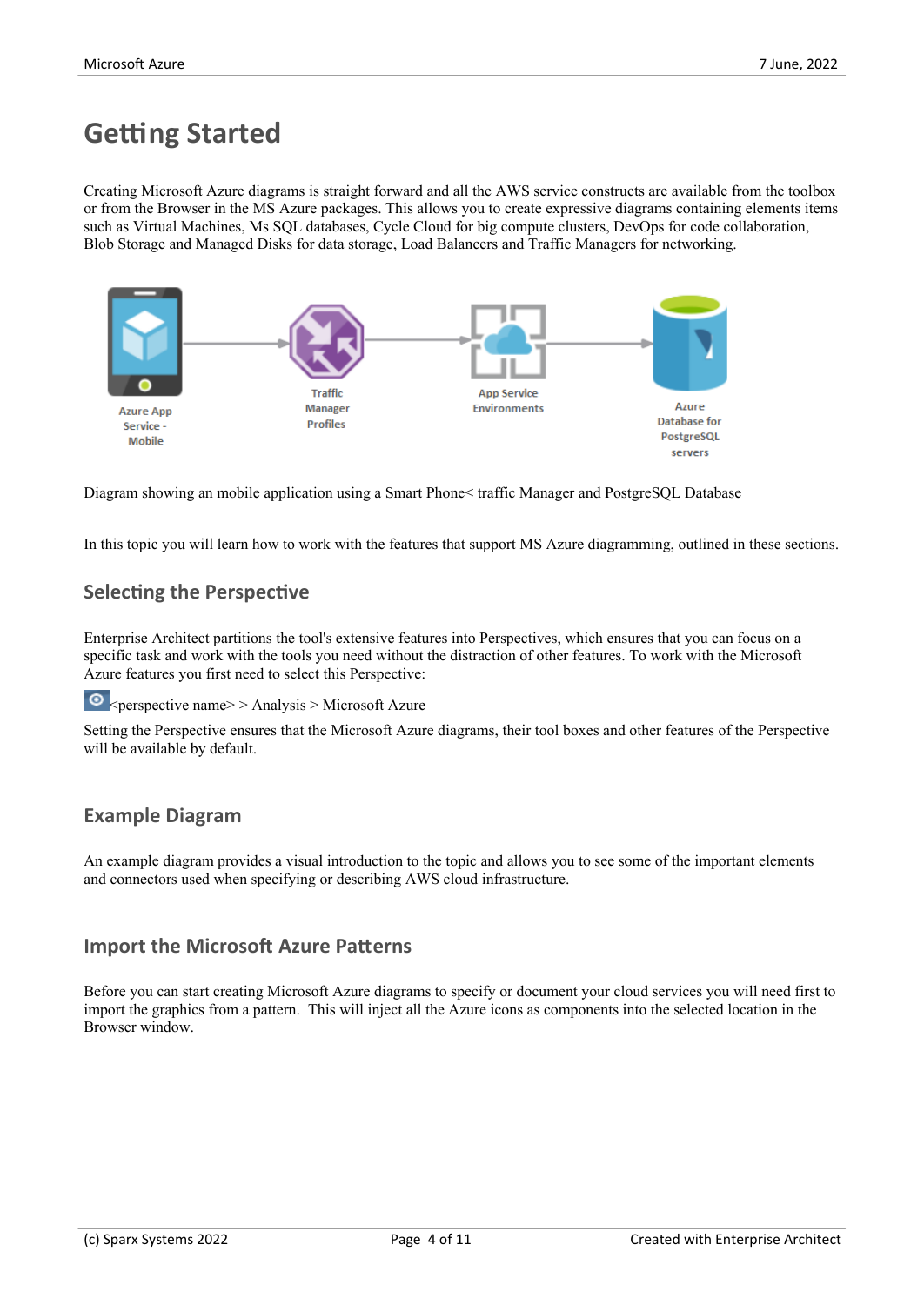

Patterns window showing Azure pattern for Import.

#### **Create Azure Diagrams**

#### **More Information**

This section provides useful links to other topics and resources that you might find useful when working with the Microsoft Azure tool features.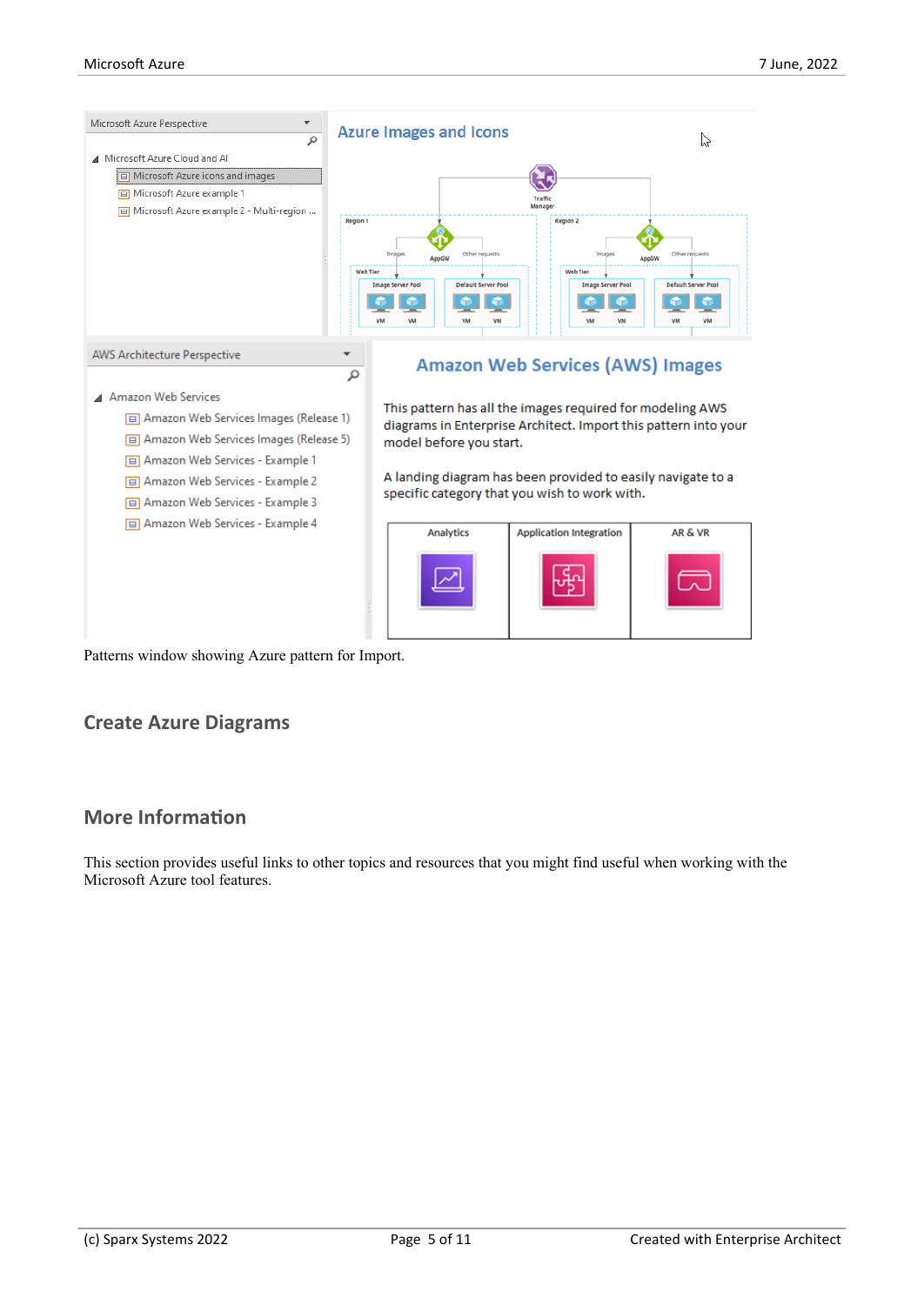# **Example Diagram**

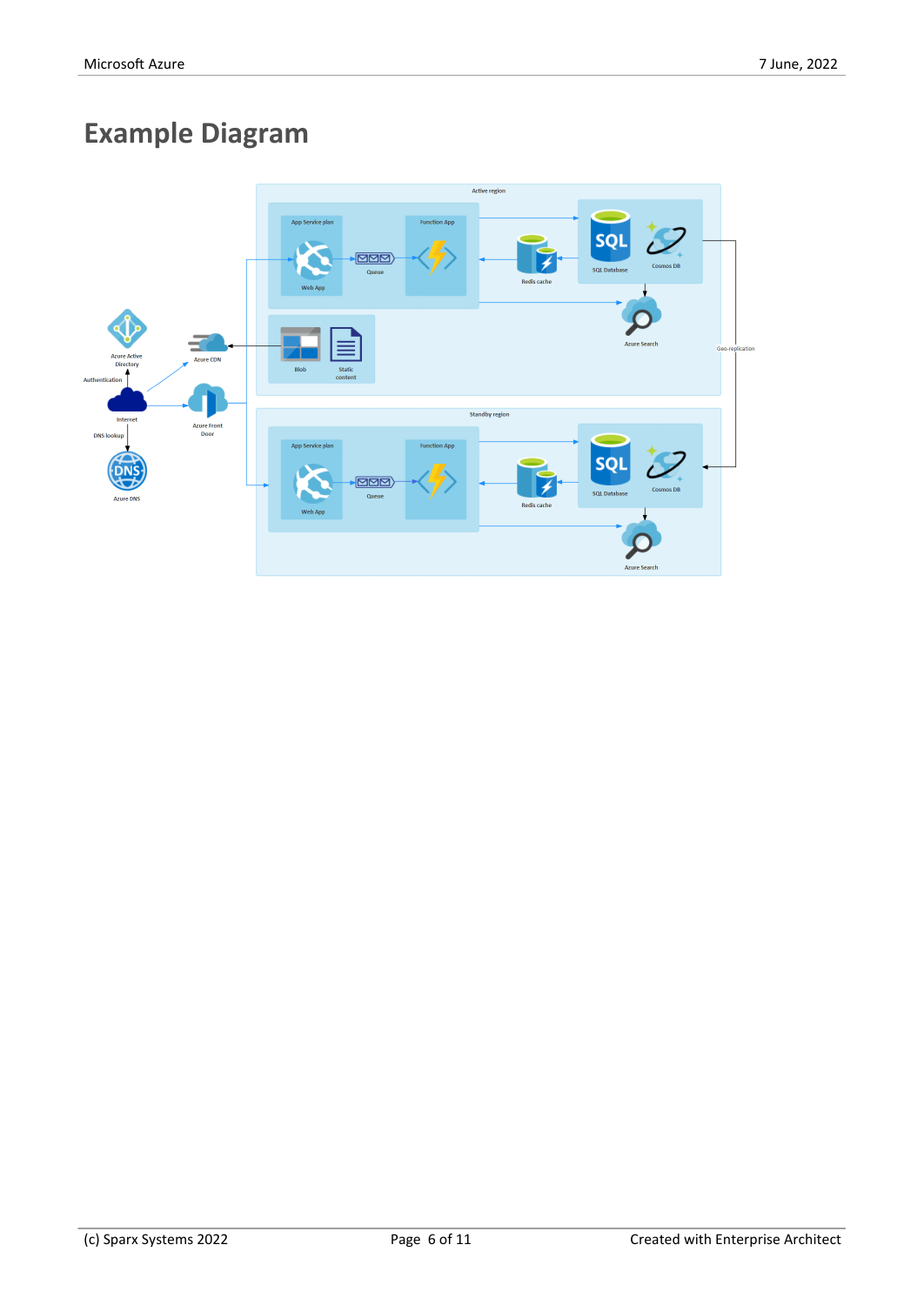### **Import the Microsoft Azure Patterns**

Before you import the 'Microsoft Azure icons and images' pattern into your model, click on the <sup>o</sup> icon and select the 'Analysis > Microsoft Azure' Perspective.

This automatically opens the Model Wizard on the 'Model Patterns' tab at the 'Microsoft Azure Perspective' page.

Click on the target Package in the Browser window, then on the 'Microsoft Azure icons and images' pattern and click on the Create Model(s) button.

Note: When you have the Images packet in your model, do not copy it to another location in the model or save it as XMI; always use the Model Wizard to import the pattern into a new model. The reason for this is copying the Image Assets will *give them new GUIDs, which you do not want to do.*

In the Model Wizard there are two example patterns that show typical use of the images in diagrams. This example is the Azure Multi-region Web App.

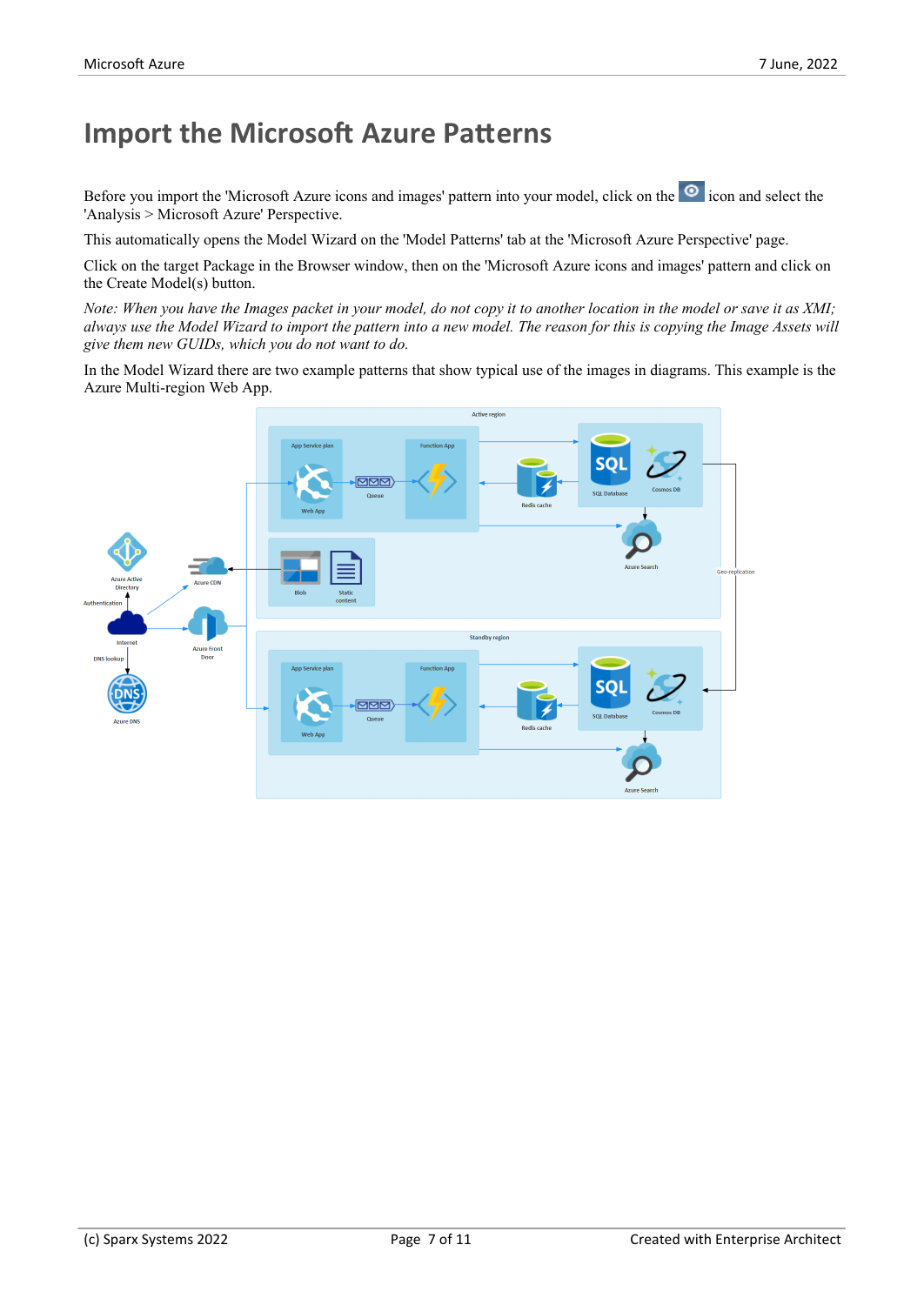### **Create Azure Diagrams**

You can create a diagram by right-clicking on its parent Package and selecting the 'Add Diagram' menu option to display the 'New Diagram' dialog.

If you do not have the Microsoft Azure Perspective selected, click on the drop-down arrow in the Type field and select 'Analysis > Microsoft Azure'.

In the 'Diagram' field type an appropriate name for the diagram, in the 'Select From panel' click on 'Microsoft Azure', and in the 'Diagram Types' panel click on 'Azure', and then click on the OK button. The 'Azure' page of the Diagram Toolbox opens, showing a small number of UML base element types for Azure. However, you create your diagrams using the images dragged onto the diagram from the Azure Library Packages that you imported, illustrated here:



Note that the Azure diagrams are automatically set to Custom Style, and when you right-click on an element in the diagram you can make use of the Custom Style icons on the Custom Styles Toolbar.

Each Package in the downloaded 'Microsoft Azure icons and images' pattern has a diagram that shows every image that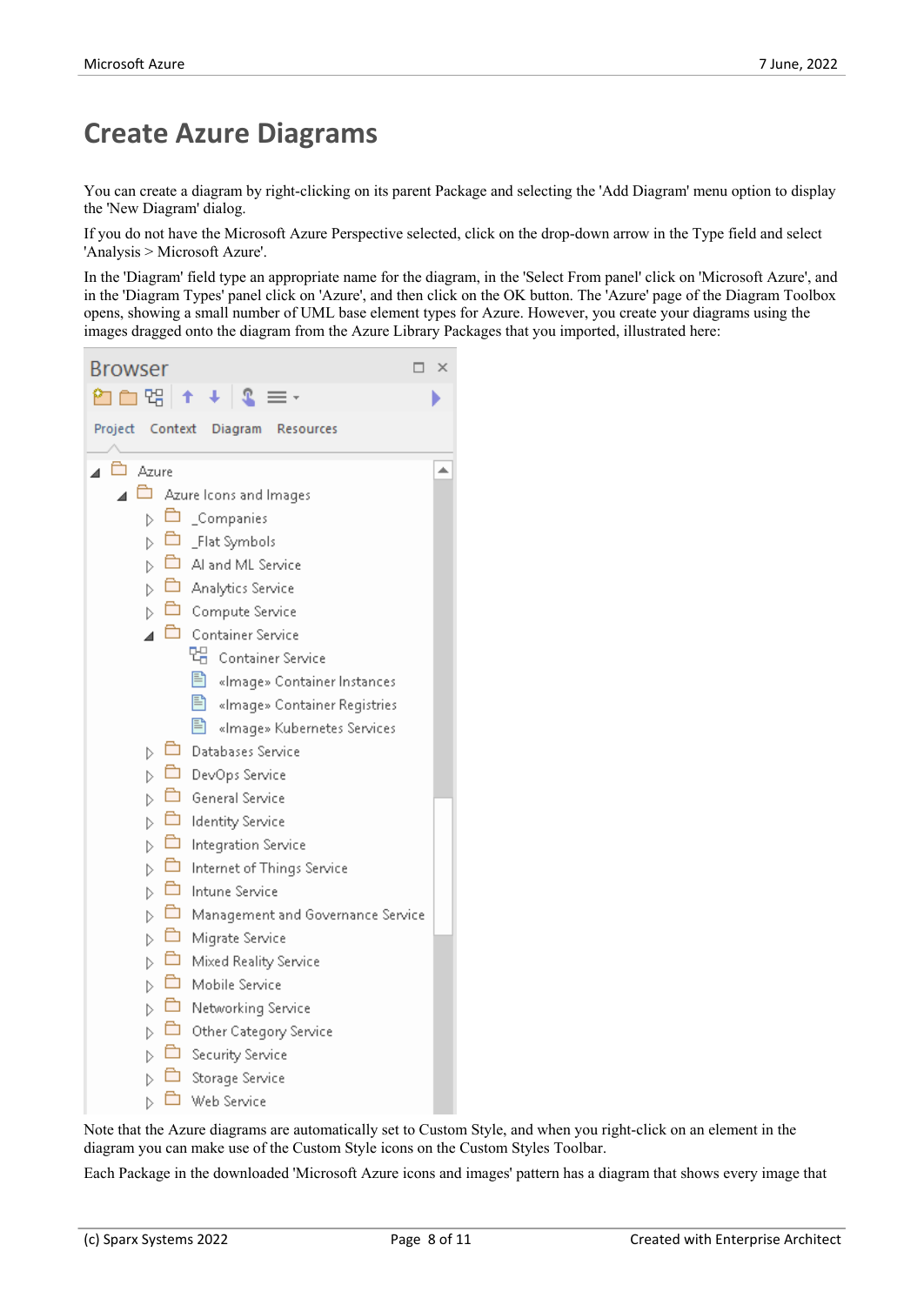is included in the Package.

To add one of these images to your diagram, locate it in the Browser window by either:

- Searching for it by name or
- · Opening the diagram for the Package that you believe it should be in, finding it in the diagram and pressingAlt+G to highlight the Image Asset in the Browser window

Now drag-and-drop the Image Asset onto your diagram. You can choose to:

- Add it as an element with an icon
- · Add it as an element with an image, or
- · (If you have made an element from the icon already) Add as link